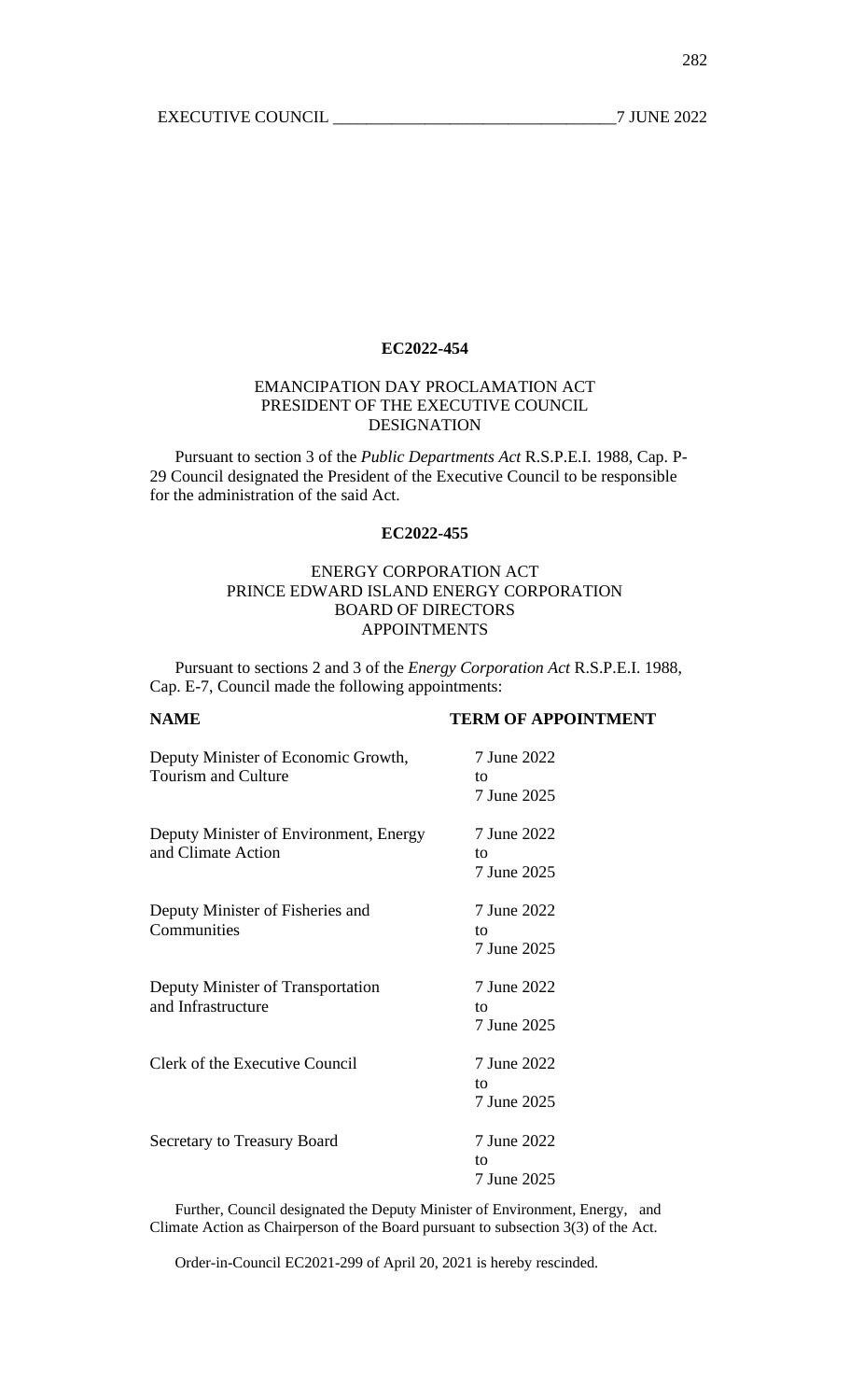## EXECUTIVE COUNCIL ACT MINISTER OF AGRICULTURE AND LAND AUTHORITY TO ENTER INTO AN AGREEMENT (AMENDMENT - SERVICE AGREEMENT RE: POTATO WART DOMESTIC LONG-TERM MANAGEMENT PLAN) WITH PUBLIC WORKS AND GOVERNMENT SERVICES CANADA

Pursuant to clause 10(a) of the *Executive Council Act* R.S.P.E.I. 1988, Cap. E-12 Council authorized the Minister of Agriculture and Land to enter into an amended agreement with Public Works and Government Services Canada for the delivery of potato wart cleaning and disinfection services as part of the Canadian Food Inspection Agency's fiscal years 2021-2022 and 2022-2023 Potato Wart Domestic Long-Term Management Plan, effective April 1, 2021 to March 31, 2023, such as more particularly described in the draft agreement.

#### **EC2022-457**

# EXECUTIVE COUNCIL ACT MINISTER OF ENVIRONMENT, ENERGY & CLIMATE ACTION AUTHORITY TO ENTER INTO AN AGREEMENT (ACTIVE TRANSPORTATION FUND – PROJECT CONTRIBUTION AGREEMENT) WITH THE TOWN OF ALBERTON

Pursuant to clause 10(c) of the *Executive Council Act* R.S.P.E.I. 1988, Cap. E-12 Council authorized the Minister of Environment, Energy and Climate Action to enter into an agreement with the Town of Alberton, to provide funding under the Active Transportation Fund for the purpose of creating active transportation opportunities in Prince Edward Island, effective upon signing for a one-year period, but not to exceed March 31, 2025, such as more particularly described in the draft agreement.

### **EC2022-458**

## EXECUTIVE COUNCIL ACT MINISTER OF ENVIRONMENT, ENERGY & CLIMATE ACTION AUTHORITY TO ENTER INTO AN AGREEMENT (ACTIVE TRANSPORTATION FUND – PROJECT CONTRIBUTION AGREEMENT) WITH THE CITY OF CHARLOTTETOWN

Pursuant to clause 10(c) of the *Executive Council Act* R.S.P.E.I. 1988, Cap. E-12 Council authorized the Minister of Environment, Energy and Climate Action to enter into an agreement with the City of Charlottetown, to provide funding under the Active Transportation Fund for the purpose of creating active transportation opportunities in Prince Edward Island, effective upon signing for a one-year period, but not to exceed March 31, 2025, such as more particularly described in the draft agreement.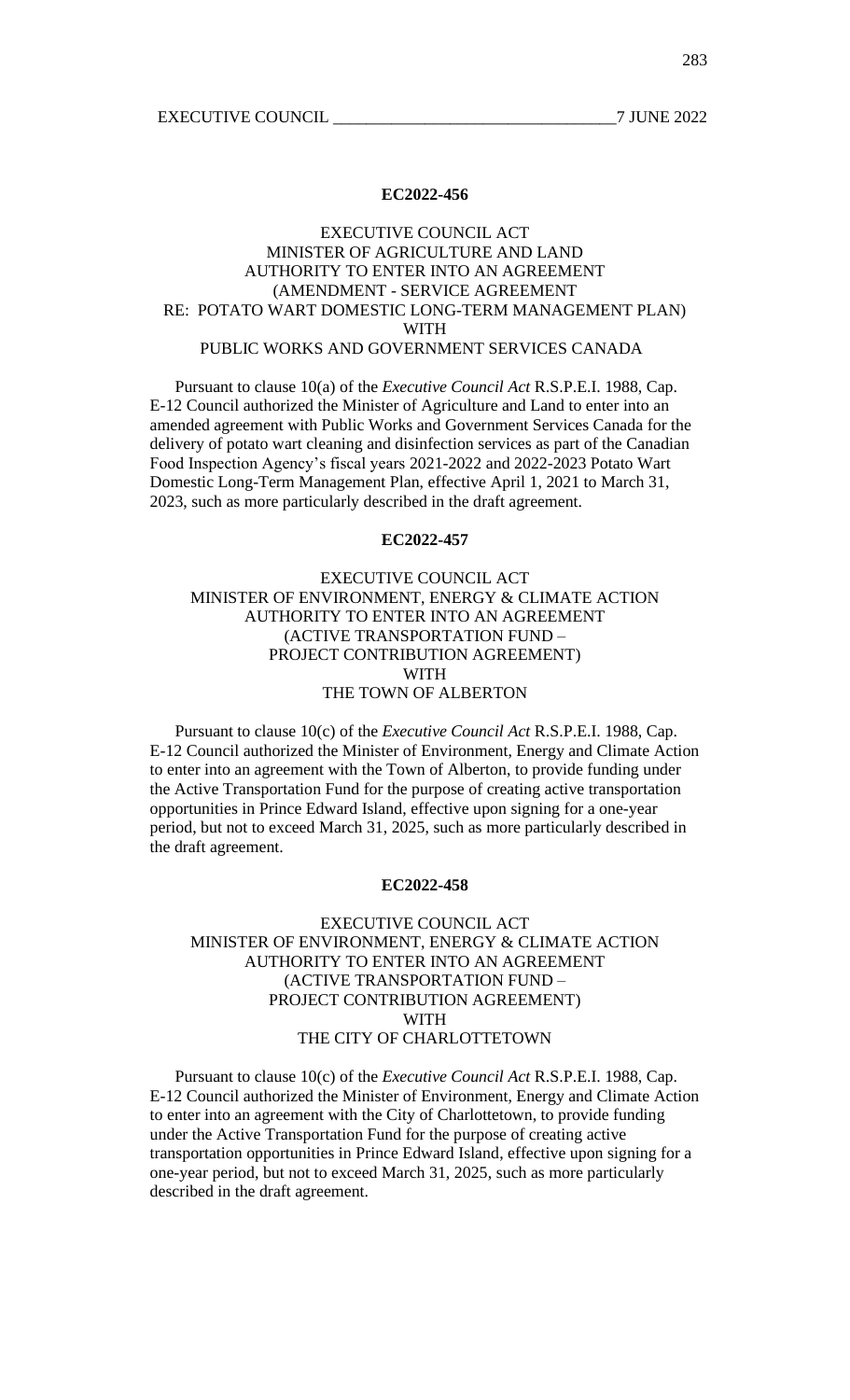EXECUTIVE COUNCIL THE 2022

#### **EC2022-459**

# EXECUTIVE COUNCIL ACT MINISTER OF ENVIRONMENT, ENERGY & CLIMATE ACTION AUTHORITY TO ENTER INTO AN AGREEMENT (ACTIVE TRANSPORTATION FUND – PROJECT CONTRIBUTION AGREEMENT) WITH THE CITY OF CHARLOTTETOWN

Pursuant to clause 10(c) of the *Executive Council Act* R.S.P.E.I. 1988, Cap. E-12 Council authorized the Minister of Environment, Energy and Climate Action to enter into an agreement with the City of Charlottetown, to provide funding under the Active Transportation Fund for the purpose of creating active transportation opportunities in Prince Edward Island, effective upon signing for a one-year period, but not to exceed March 31, 2025, such as more particularly described in the draft agreement.

#### **EC2022-460**

# EXECUTIVE COUNCIL ACT MINISTER OF ENVIRONMENT, ENERGY & CLIMATE ACTION AUTHORITY TO ENTER INTO AN AGREEMENT (ACTIVE TRANSPORTATION FUND – PROJECT CONTRIBUTION AGREEMENT) WITH THE CITY OF CHARLOTTETOWN

Pursuant to clause 10(c) of the *Executive Council Act* R.S.P.E.I. 1988, Cap. E-12 Council authorized the Minister of Environment, Energy and Climate Action to enter into an agreement with the City of Charlottetown, to provide funding under the Active Transportation Fund for the purpose of creating active transportation opportunities in Prince Edward Island, effective upon signing for a one-year period, but not to exceed March 31, 2025, such as more particularly described in the draft agreement.

#### **EC2022-461**

## EXECUTIVE COUNCIL ACT MINISTER OF ENVIRONMENT, ENERGY & CLIMATE ACTION AUTHORITY TO ENTER INTO AN AGREEMENT (ACTIVE TRANSPORTATION FUND – PROJECT CONTRIBUTION AGREEMENT) WITH THE CITY OF CHARLOTTETOWN

Pursuant to clause 10(c) of the *Executive Council Act* R.S.P.E.I. 1988, Cap. E-12 Council authorized the Minister of Environment, Energy and Climate Action to enter into an agreement with the City of Charlottetown, to provide funding under the Active Transportation Fund for the purpose of creating active transportation opportunities in Prince Edward Island, effective upon signing for a one-year period, but not to exceed March 31, 2025, such as more particularly described in the draft agreement.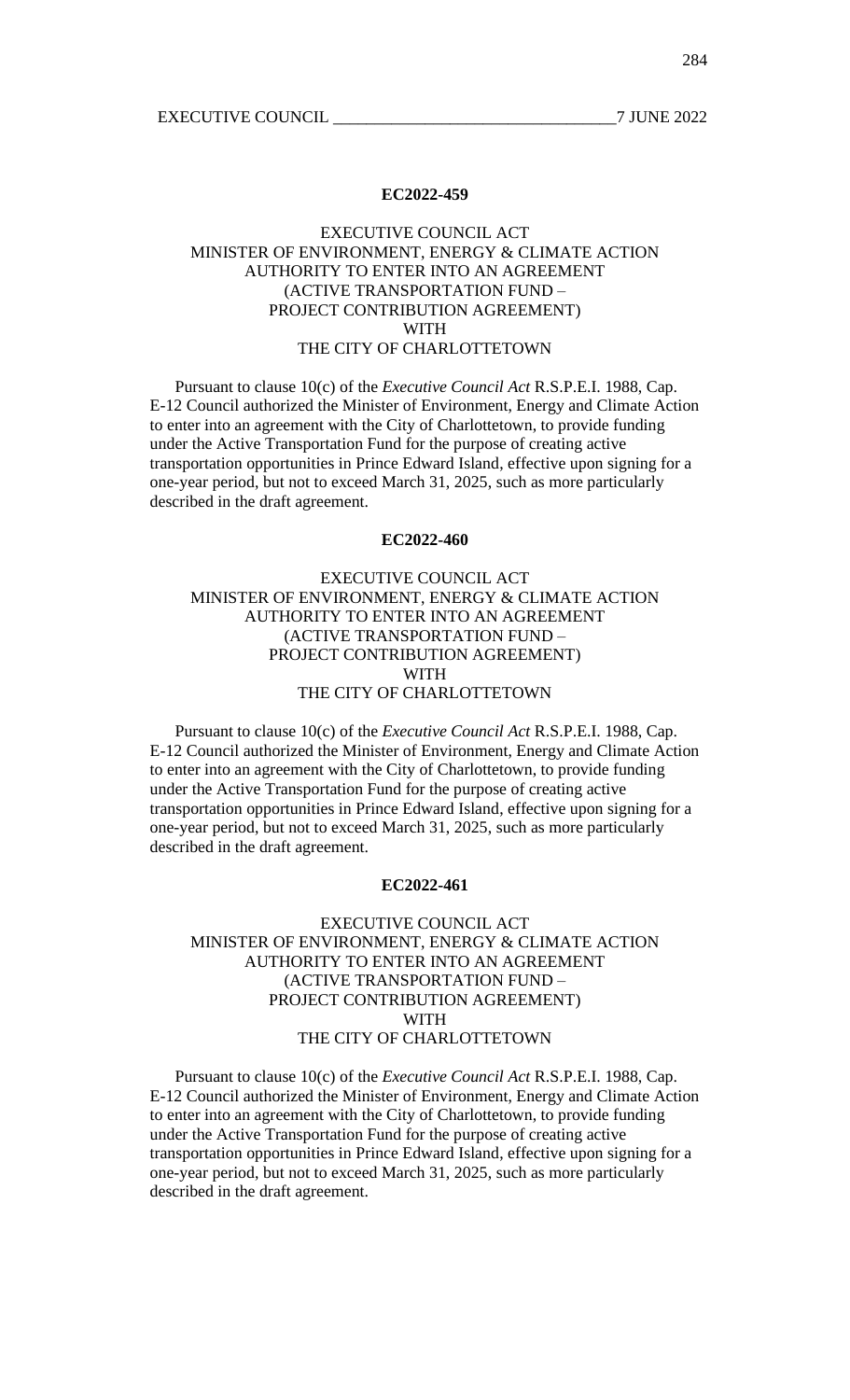EXECUTIVE COUNCIL THE 2022

#### **EC2022-462**

# EXECUTIVE COUNCIL ACT MINISTER OF ENVIRONMENT, ENERGY & CLIMATE ACTION AUTHORITY TO ENTER INTO AN AGREEMENT (ACTIVE TRANSPORTATION FUND – PROJECT CONTRIBUTION AGREEMENT) WITH THE TOWN OF CORNWALL

Pursuant to clause 10(c) of the *Executive Council Act* R.S.P.E.I. 1988, Cap. E-12 Council authorized the Minister of Environment, Energy and Climate Action to enter into an agreement with the Town of Cornwall, to provide funding under the Active Transportation Fund for the purpose of creating active transportation opportunities in Prince Edward Island, effective upon signing for a one-year period, but not to exceed March 31, 2025, such as more particularly described in the draft agreement.

#### **EC2022-463**

# EXECUTIVE COUNCIL ACT MINISTER OF ENVIRONMENT, ENERGY & CLIMATE ACTION AUTHORITY TO ENTER INTO AN AGREEMENT (ACTIVE TRANSPORTATION FUND – PROJECT CONTRIBUTION AGREEMENT) WITH THE LENNOX ISLAND FIRST NATION

Pursuant to clause 10(c) of the *Executive Council Act* R.S.P.E.I. 1988, Cap. E-12 Council authorized the Minister of Environment, Energy and Climate Action to enter into an agreement with the Lennox Island First Nation, to provide funding under the Active Transportation Fund for the purpose of creating active transportation opportunities in Prince Edward Island, effective upon signing for a one-year period, but not to exceed March 31, 2025, such as more particularly described in the draft agreement.

## **EC2022-464**

## EXECUTIVE COUNCIL ACT MINISTER OF ENVIRONMENT, ENERGY & CLIMATE ACTION AUTHORITY TO ENTER INTO AN AGREEMENT (ACTIVE TRANSPORTATION FUND – PROJECT CONTRIBUTION AGREEMENT) WITH THE RURAL MUNICIPALITY OF MILTONVALE PARK

Pursuant to clause 10(c) of the *Executive Council Act* R.S.P.E.I. 1988, Cap. E-12 Council authorized the Minister of Environment, Energy and Climate Action to enter into an agreement with the Rural Municipality of Miltonvale Park, to provide funding under the Active Transportation Fund for the purpose of creating active transportation opportunities in Prince Edward Island, effective upon signing for a one-year period, but not to exceed March 31, 2025, such as more particularly described in the draft agreement.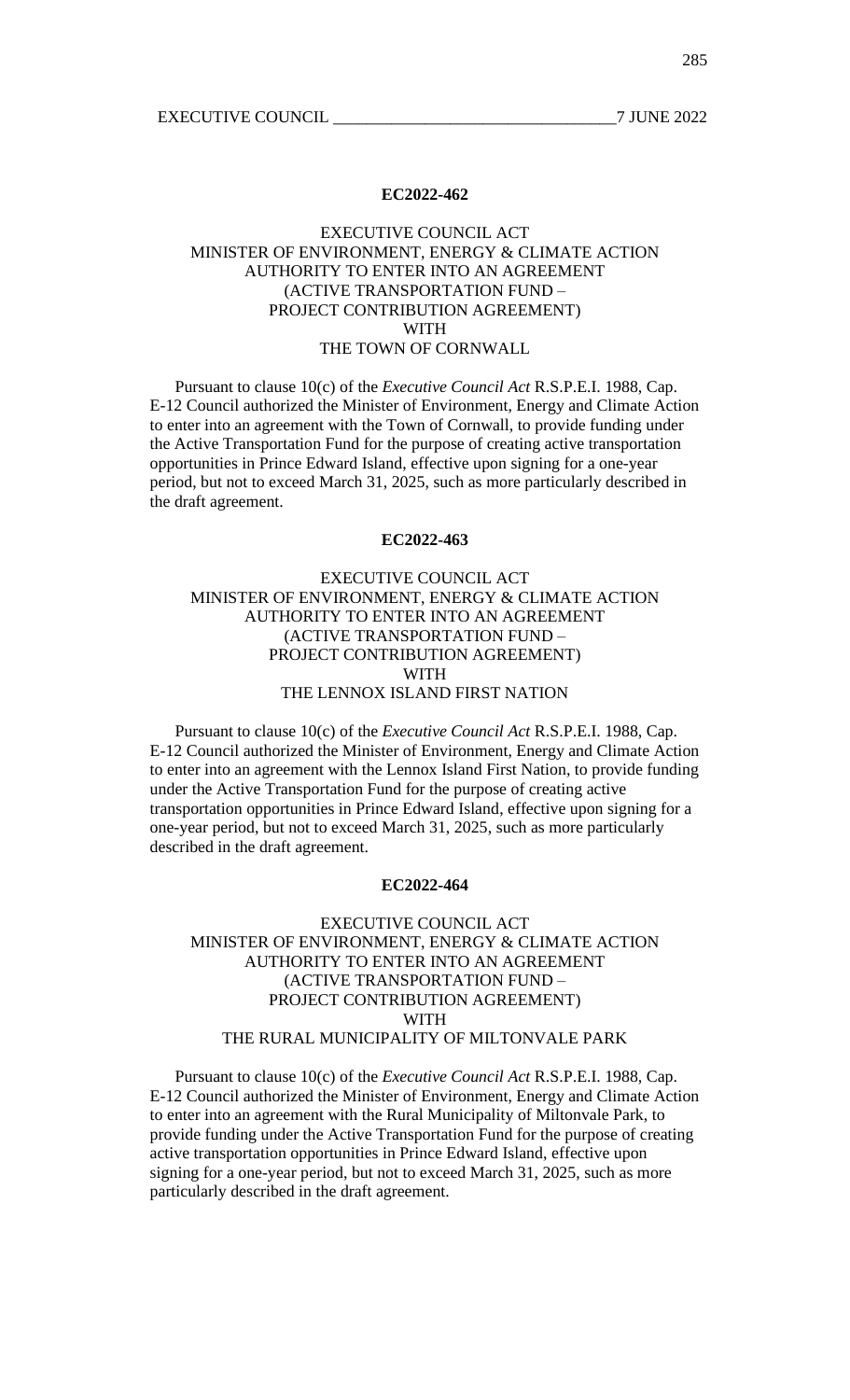## EXECUTIVE COUNCIL ACT MINISTER OF ENVIRONMENT, ENERGY & CLIMATE ACTION AUTHORITY TO ENTER INTO AN AGREEMENT (ACTIVE TRANSPORTATION FUND – PROJECT CONTRIBUTION AGREEMENT) WITH THE RESORT MUNICIPALITY OF STANLEY BRIDGE, HOPE RIVER, BAYVIEW, CAVENDISH AND NORTH RUSTICO

Pursuant to clause 10(c) of the *Executive Council Act* R.S.P.E.I. 1988, Cap. E-12 Council authorized the Minister of Environment, Energy and Climate Action to enter into an agreement with the Resort Municipality of Stanley Bridge, Hope River, Bayview, Cavendish and North Rustico, to provide funding under the Active Transportation Fund for the purpose of creating active transportation opportunities in Prince Edward Island, effective upon signing for a one-year period, but not to exceed March 31, 2025, such as more particularly described in the draft agreement.

### **EC2022-466**

## EXECUTIVE COUNCIL ACT MINISTER OF ENVIRONMENT, ENERGY & CLIMATE ACTION AUTHORITY TO ENTER INTO AN AGREEMENT (ACTIVE TRANSPORTATION FUND – PROJECT CONTRIBUTION AGREEMENT) WITH THE RURAL MUNICIPALITY OF MOUNT STEWART

Pursuant to clause 10(c) of the *Executive Council Act* R.S.P.E.I. 1988, Cap. E-12 Council authorized the Minister of Environment, Energy and Climate Action to enter into an agreement with the Rural Municipality of Mount Stewart, to provide funding under the Active Transportation Fund for the purpose of creating active transportation opportunities in Prince Edward Island, effective upon signing for a one-year period, but not to exceed March 31, 2025, such as more particularly described in the draft agreement.

#### **EC2022-467**

# EXECUTIVE COUNCIL ACT MINISTER OF ENVIRONMENT, ENERGY & CLIMATE ACTION AUTHORITY TO ENTER INTO AN AGREEMENT (ACTIVE TRANSPORTATION FUND – PROJECT CONTRIBUTION AGREEMENT) WITH THE TOWN OF STRATFORD

Pursuant to clause 10(c) of the *Executive Council Act* R.S.P.E.I. 1988, Cap. E-12 Council authorized the Minister of Environment, Energy and Climate Action to enter into an agreement with the Town of Stratford, to provide funding under the Active Transportation Fund for the purpose of creating active transportation opportunities in Prince Edward Island, effective upon signing for a one-year period, but not to exceed March 31, 2025, such as more particularly described in the draft agreement.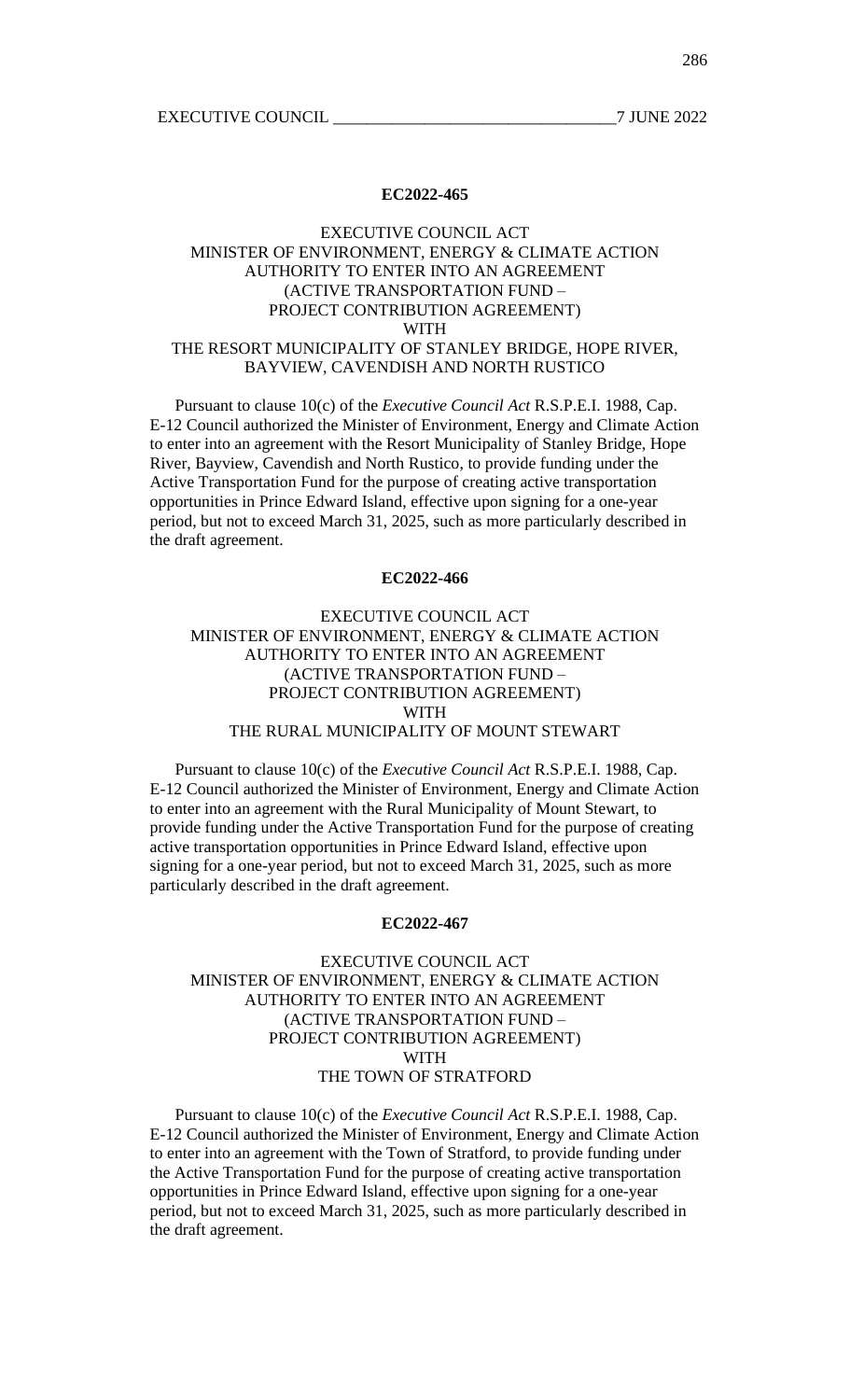EXECUTIVE COUNCIL THE 2022

#### **EC2022-468**

# EXECUTIVE COUNCIL ACT MINISTER OF ENVIRONMENT, ENERGY & CLIMATE ACTION AUTHORITY TO ENTER INTO AN AGREEMENT (ACTIVE TRANSPORTATION FUND – PROJECT CONTRIBUTION AGREEMENT) WITH THE CITY OF SUMMERSIDE

Pursuant to clause 10(c) of the *Executive Council Act* R.S.P.E.I. 1988, Cap. E-12 Council authorized the Minister of Environment, Energy and Climate Action to enter into an agreement with the City of Summerside, to provide funding under the Active Transportation Fund for the purpose of creating active transportation opportunities in Prince Edward Island, effective upon signing for a one-year period, but not to exceed March 31, 2025, such as more particularly described in the draft agreement.

#### **EC2022-469**

# EXECUTIVE COUNCIL ACT MINISTER OF ENVIRONMENT, ENERGY & CLIMATE ACTION AUTHORITY TO ENTER INTO AN AGREEMENT (ACTIVE TRANSPORTATION FUND – PROJECT CONTRIBUTION AGREEMENT) WITH THE TOWN OF THREE RIVERS

Pursuant to clause 10(c) of the *Executive Council Act* R.S.P.E.I. 1988, Cap. E-12 Council authorized the Minister of Environment, Energy and Climate Action to enter into an agreement with the Town of Three Rivers, to provide funding under the Active Transportation Fund for the purpose of creating active transportation opportunities in Prince Edward Island, effective upon signing for a one-year period, but not to exceed March 31, 2025, such as more particularly described in the draft agreement.

# **EC2022-470**

## EXECUTIVE COUNCIL ACT MINISTER OF ENVIRONMENT, ENERGY & CLIMATE ACTION AUTHORITY TO ENTER INTO AN AGREEMENT (ACTIVE TRANSPORTATION FUND – PROJECT CONTRIBUTION AGREEMENT) WITH THE TOWN OF THREE RIVERS

Pursuant to clause 10(c) of the *Executive Council Act* R.S.P.E.I. 1988, Cap. E-12 Council authorized the Minister of Environment, Energy and Climate Action to enter into an agreement with the Town of Three Rivers, to provide funding under the Active Transportation Fund for the purpose of creating active transportation opportunities in Prince Edward Island, effective upon signing for a one-year period, but not to exceed March 31, 2025, such as more particularly described in the draft agreement.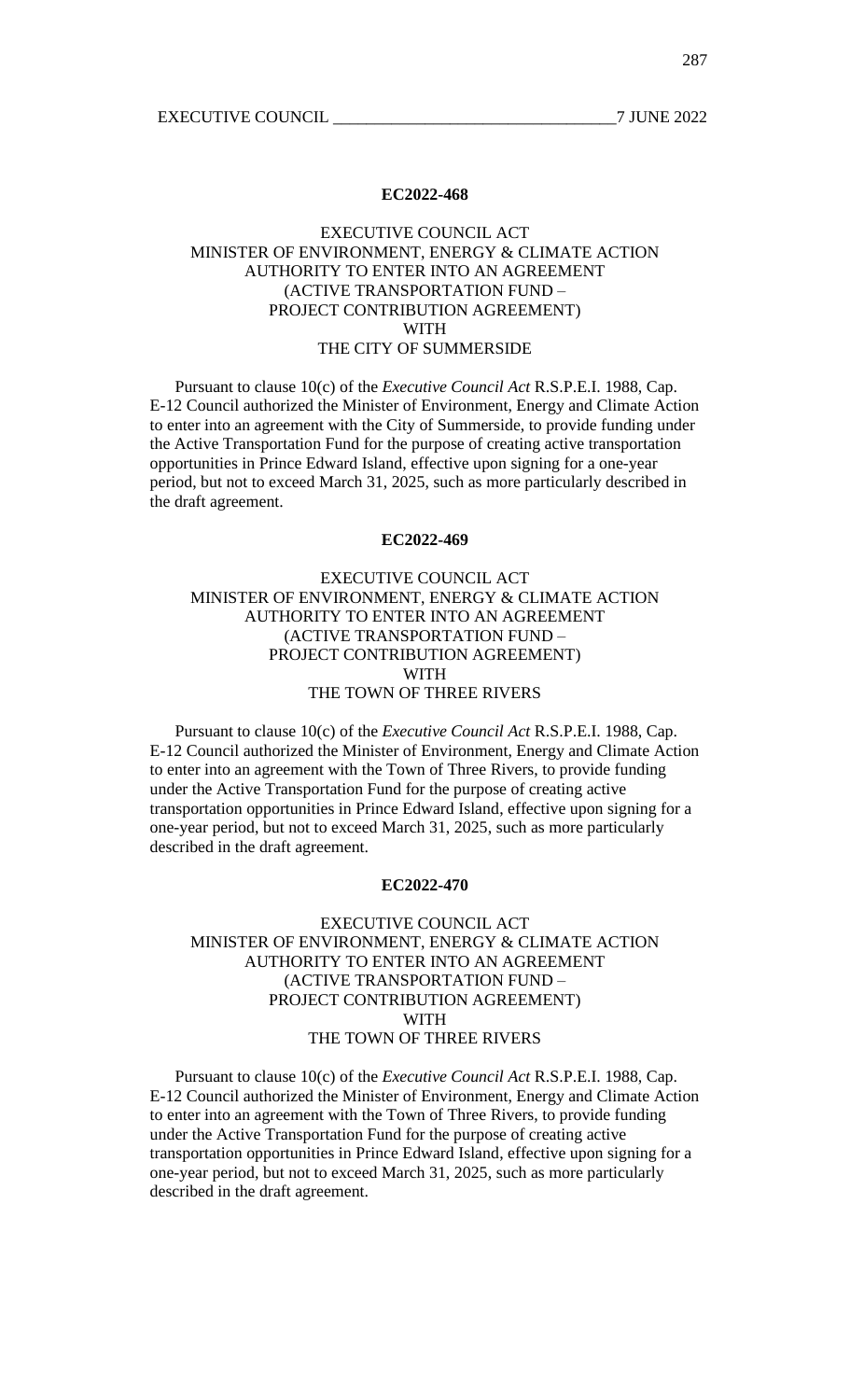# EXECUTIVE COUNCIL ACT MINISTER OF ECONOMIC GROWTH, TOURISM AND CULTURE AUTHORITY TO ENTER INTO AN AGREEMENT (WORKFORCE DEVELOPMENT PROJECTS AGREEMENT AMENDMENT) WITH EPEKWITK ASSEMBLY OF COUNCILS INC.

Pursuant to clause 10(c) of the *Executive Council Act* R.S.P.E.I. 1988, Cap. E-12 Council authorized the Minister of Economic Growth, Tourism and Culture to enter into an agreement with Epekwitk Assembly of Councils Inc., to establish the terms and conditions for project funding to enhance employment opportunities for Indigenous participants in Prince Edward Island, for the period June 1, 2021 to May 27, 2023, such as more particularly described in the draft agreement.

## **EC2022-472**

# FINANCE PEI ACT REGULATIONS TOPS TO FLOORS INC. AUTHORIZATION

Pursuant to subsection 2(3) of the *Finance PEI Act* Regulations (EC2012- 739), Council authorized Finance PEI to provide a five-year term loan in the amount of six million, six hundred twenty-one thousand seven hundred forty-four (\$6,621,744.00) dollars at a rate of six decimal three five (6.35%) percent to Tops to Floors Inc., for the purchase of Capital assets, on terms and conditions satisfactory to the Board of Directors of Finance PEI.

#### **EC2022-473**

## PRINCE EDWARD ISLAND LANDS PROTECTION ACT PETITION TO ACQUIRE A LAND HOLDING ANDREW JEWELL HOLDINGS INC. (APPROVAL)

Pursuant to section 5 of the *Prince Edward Island Lands Protection Act* R.S.P.E.I. 1988, Cap. L-5 Council granted permission to Andrew Jewell Holdings Inc. of Pleasant Grove, Prince Edward Island to acquire an interest, by share acquisition, in a land holding of approximately two hundred forty-four decimal seven four (244.74) acres of land at Covehead Road, Lots 33 and 34; and York, Lot 34, both in Queens County, Province of Prince Edward Island, being acquired from Dale Jewell and Sheila Jewell, both of York, Prince Edward Island.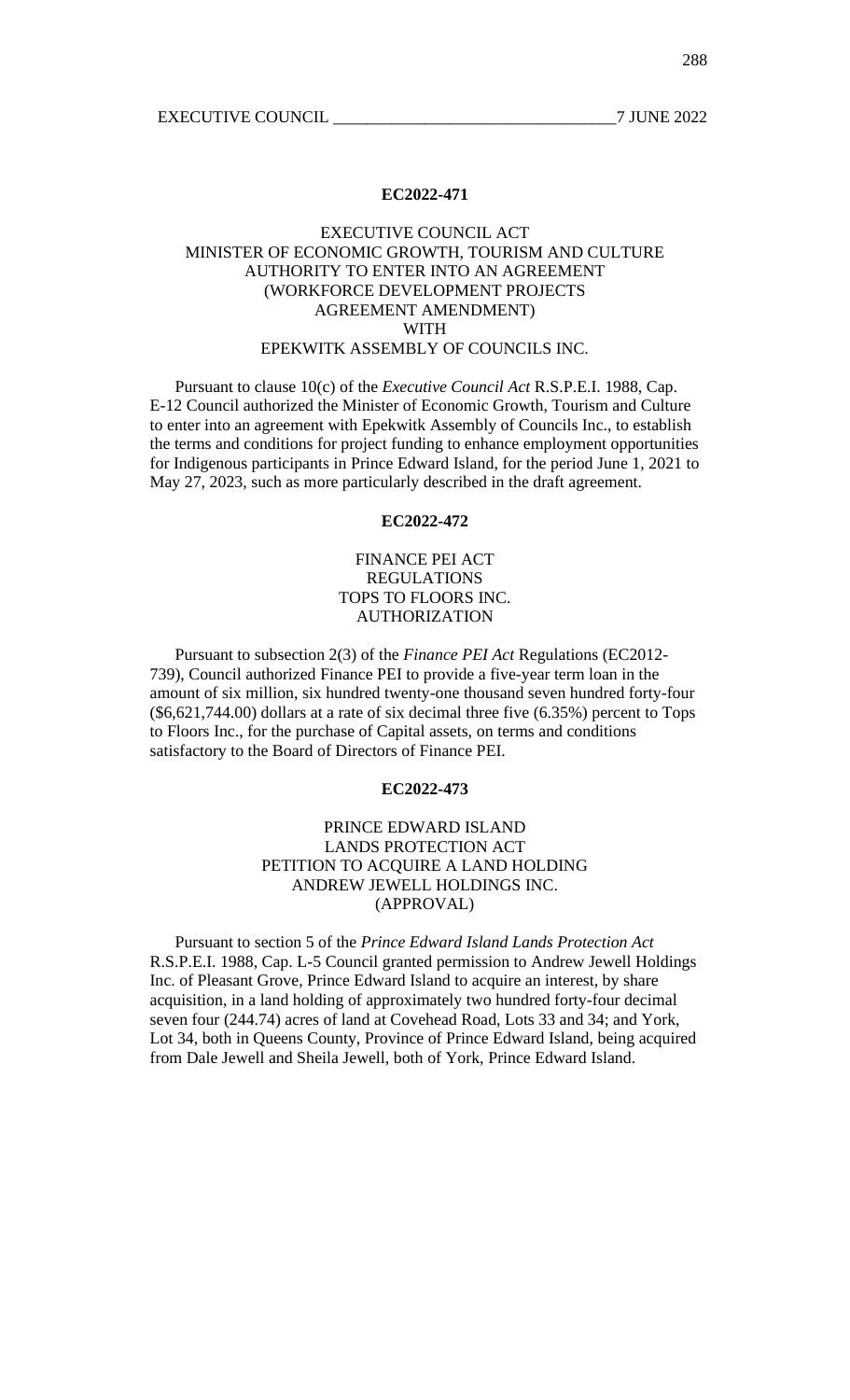## PRINCE EDWARD ISLAND LANDS PROTECTION ACT PETITION TO ACQUIRE A LAND HOLDING CENTRE ISLE FARMS LTD. (TO RESCIND)

Council, having under consideration Order-in-Council EC2021-307 of April 20, 2021, rescinded the said Order forthwith, thus rescinding permission for Centre Isle Farm Ltd. of Hunter River, Prince Edward Island to acquire an interest, by way of share acquisition, of a land holding of approximately three hundred and eighty-eight decimal five one (388.51) acres of land at Greenvale and Hunter River, Lot 23, Queens County, Province of Prince Edward Island, being acquired from Jarig Wolters of Hunter River, Prince Edward Island.

#### **EC2022-475**

# PRINCE EDWARD ISLAND LANDS PROTECTION ACT PETITION TO ACQUIRE A LAND HOLDING CENTRE ISLE FARM LTD. (APPROVAL)

Pursuant to section 5 and section 9 of the *Prince Edward Island Lands Protection Act* R.S.P.E.I. 1988, Cap. L-5 Council granted permission to Centre Isle Farm Ltd. of Hunter River, Prince Edward Island to acquire an interest, by way of share acquisition, of a land holding of approximately three hundred and eighty-five decimal one one (385.11) acres of land at Greenvale and Hunter River, Lot 23, Queens County, Province of Prince Edward Island, being acquired from Jarig Wolters of Hunter River, Prince Edward Island PROVIDED THAT the said real property is identified for non-development use pursuant to the Land Identification Regulations (EC606/95) made under the said Act.

#### **EC2022-476**

## PRINCE EDWARD ISLAND LANDS PROTECTION ACT PETITION TO ACQUIRE A LAND HOLDING FALCON PROPERTIES INC. (APPROVAL)

Pursuant to section 5 of the *Prince Edward Island Lands Protection Act* R.S.P.E.I. 1988, Cap. L-5 Council granted permission to Falcon Properties Inc. of Stratford, Prince Edward Island to acquire a land holding of approximately one decimal three one (1.31) acres of land at West Covehead, Lots 33 and 34, Queens County, Province of Prince Edward Island, being acquired from Chris MacMillan and Lyndsay MacMillan, both of Charlottetown, Prince Edward Island.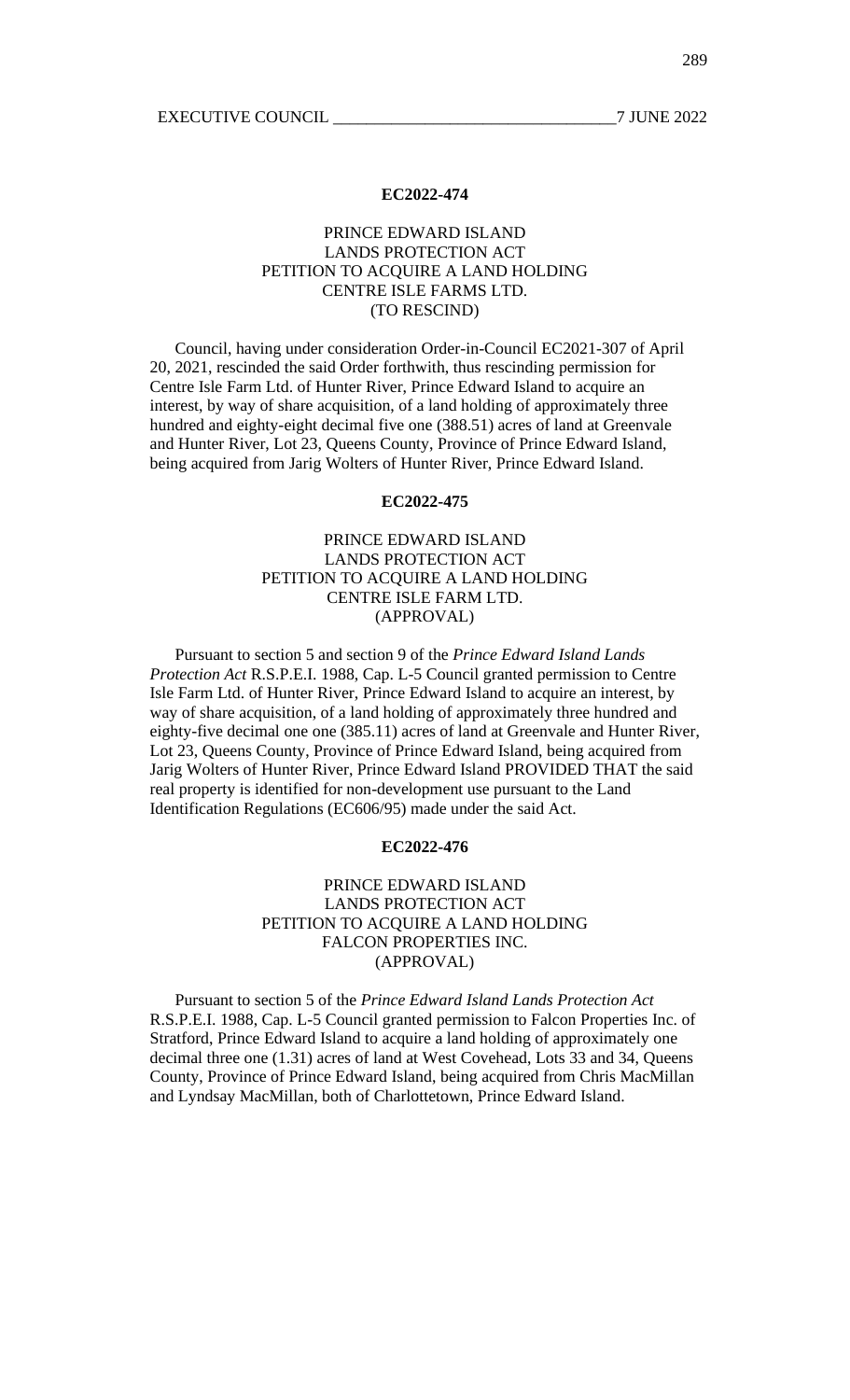# PRINCE EDWARD ISLAND LANDS PROTECTION ACT PETITION TO ACQUIRE A LAND HOLDING FOURWORD INVESTMENT GROUP INC. (APPROVAL)

Pursuant to section 5 of the *Prince Edward Island Lands Protection Act* R.S.P.E.I. 1988, Cap. L-5 Council granted permission to Fourword Investment Group Inc. of Stratford, Prince Edward Island to acquire a land holding of approximately forty-one decimal eight four (41.84) acres of land at Charlottetown, Lot 33, Queens County, Province of Prince Edward Island, being acquired from Irving Frizzell of Charlottetown, Prince Edward Island.

## **EC2022-478**

# PRINCE EDWARD ISLAND LANDS PROTECTION ACT PETITION TO ACQUIRE A LAND HOLDING HORNES LUXURY COACH INC. (APPROVAL)

Pursuant to section 5 of the *Prince Edward Island Lands Protection Act* R.S.P.E.I. 1988, Cap. L-5 Council granted permission to Hornes Luxury Coach Inc. of Bloomfield, Prince Edward Island to acquire a land holding of approximately two decimal four eight (2.48) acres of land at Bloomfield Corner, Lot 5, Prince County, Province of Prince Edward Island, being acquired from Myron Blanchard and Kimberly Blanchard, both of Bloomfield, Prince Edward Island.

#### **EC2022-479**

## PRINCE EDWARD ISLAND LANDS PROTECTION ACT PETITION TO ACQUIRE A LAND HOLDING ISLAND HOLDINGS LTD. (APPROVAL)

Pursuant to section 5 of the *Prince Edward Island Lands Protection Act* R.S.P.E.I. 1988, Cap. L-5 Council granted permission to Island Holdings Ltd. of Saint John, New Brunswick to acquire an interest, by lease, in a land holding of approximately seventeen (17) acres of land at Clermont, Lot 19, Prince County, Province of Prince Edward Island, being acquired from Austin Mill of Clermont, Prince Edward Island.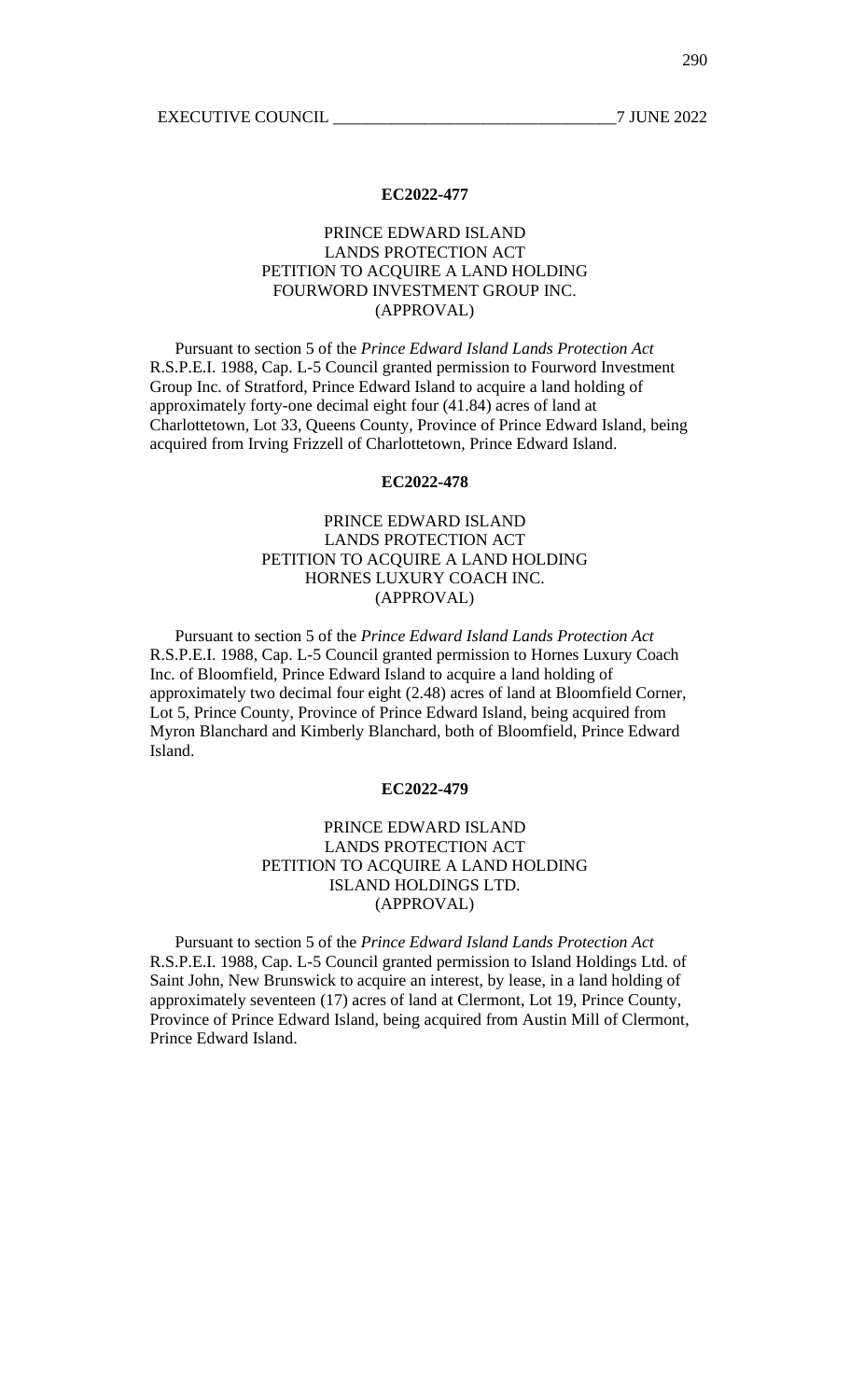# PRINCE EDWARD ISLAND LANDS PROTECTION ACT PETITION TO ACQUIRE A LAND HOLDING ISLAND SPIRIT DEVELOPMENT INC. (APPROVAL)

Pursuant to section 5 of the *Prince Edward Island Lands Protection Act* R.S.P.E.I. 1988, Cap. L-5 Council granted permission to Island Spirit Development Inc. of Souris, Prince Edward Island to acquire a land holding of approximately two decimal three (2.3) acres of land at Cornwall, Lot 32, Queens County, Province of Prince Edward Island, being acquired from Camco Inc. of Charlottetown, Prince Edward Island.

#### **EC2022-481**

# PRINCE EDWARD ISLAND LANDS PROTECTION ACT PETITION TO ACQUIRE A LAND HOLDING ISLAND TIME DEVELOPMENT CORP. (APPROVAL)

Pursuant to section 5 of the *Prince Edward Island Lands Protection Act* R.S.P.E.I. 1988, Cap. L-5 Council granted permission to Island Time Development Corp. of York, Prince Edward Island to acquire a land holding of approximately two (2) acres of land at Mount Mellick, Lot 49, Queens County, Province of Prince Edward Island, being acquired from Robert White of Brampton, Ontario.

## **EC2022-482**

# PRINCE EDWARD ISLAND LANDS PROTECTION ACT PETITION TO ACQUIRE A LAND HOLDING KLONDIKE PROPERTIES LTD. (APPROVAL)

Pursuant to section 5 and section 9 of the *Prince Edward Island Lands Protection Act* R.S.P.E.I. 1988, Cap. L-5 Council granted permission to Klondike Properties Ltd. of Summerside, Prince Edward Island to acquire a land holding of approximately fourteen decimal two (14.2) acres of land at Clermont, Lot 19, Prince County, Province of Prince Edward Island, being acquired from PricewaterhouseCoopers Inc. of Halifax, Nova Scotia PROVIDED THAT the said real property is identified for non-development use pursuant to the Land Identification Regulations (EC606/95) made under the said Act.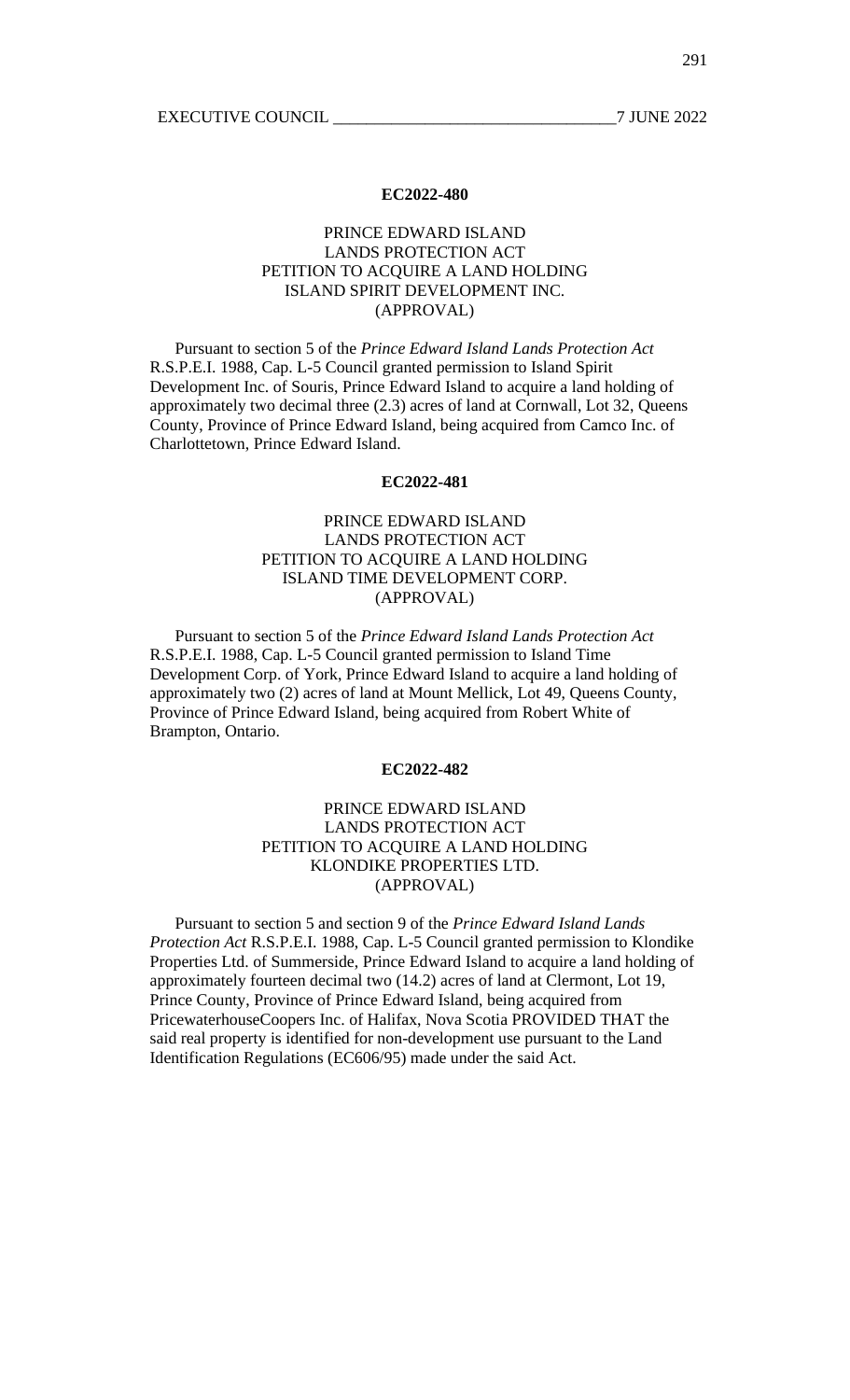## PRINCE EDWARD ISLAND LANDS PROTECTION ACT PETITION TO ACQUIRE A LAND HOLDING KOOL BREEZE FARMS LTD. (APPROVAL)

Pursuant to section 5 and section 9 of the *Prince Edward Island Lands Protection Act* R.S.P.E.I. 1988, Cap. L-5 Council granted permission to Kool Breeze Farms Ltd. of Summerside, Prince Edward Island to acquire a land holding of approximately sixty-two decimal eight two (62.82) acres of land at New Annan, Lot 19, Prince County, Province of Prince Edward Island, being acquired from Norma Jean Waugh, Charles Garth Waugh and Gaelyne Joy Ramsay, all of Kensington, Prince Edward Island PROVIDED THAT the said real property is identified for non-development use pursuant to the Land Identification Regulations (EC606/95) made under the said Act.

#### **EC2022-484**

## PRINCE EDWARD ISLAND LANDS PROTECTION ACT PETITION TO ACQUIRE A LAND HOLDING R & D BUILDERS & DEVELOPERS LTD. (APPROVAL)

Pursuant to section 5 of the *Prince Edward Island Lands Protection Act* R.S.P.E.I. 1988, Cap. L-5 Council granted permission to R & D Builders & Developers Ltd. of Charlottetown, Prince Edward Island to acquire a land holding of approximately zero decimal nine seven (0.97) of an acre of land at Canoe Cove, Lot 30, Queens County, Province of Prince Edward Island, being acquired from Chris Mills and April Mills, both of Cornwall, Prince Edward Island.

## **EC2022-485**

## PRINCE EDWARD ISLAND LANDS PROTECTION ACT PETITION TO ACQUIRE A LAND HOLDING RASPBERRY POINT OYSTER CO. INC. (APPROVAL)

Pursuant to section 5 of the *Prince Edward Island Lands Protection Act* R.S.P.E.I. 1988, Cap. L-5 Council granted permission to Raspberry Point Oyster Co. Inc. of Charlottetown, Prince Edward Island to acquire a land holding of approximately ninety-three decimal seven two (93.72) acres of land at Bayview, Lot 22, Queens County, Province of Prince Edward Island, being acquired from Donald Lloyd Youland of West Covehead, Prince Edward Island.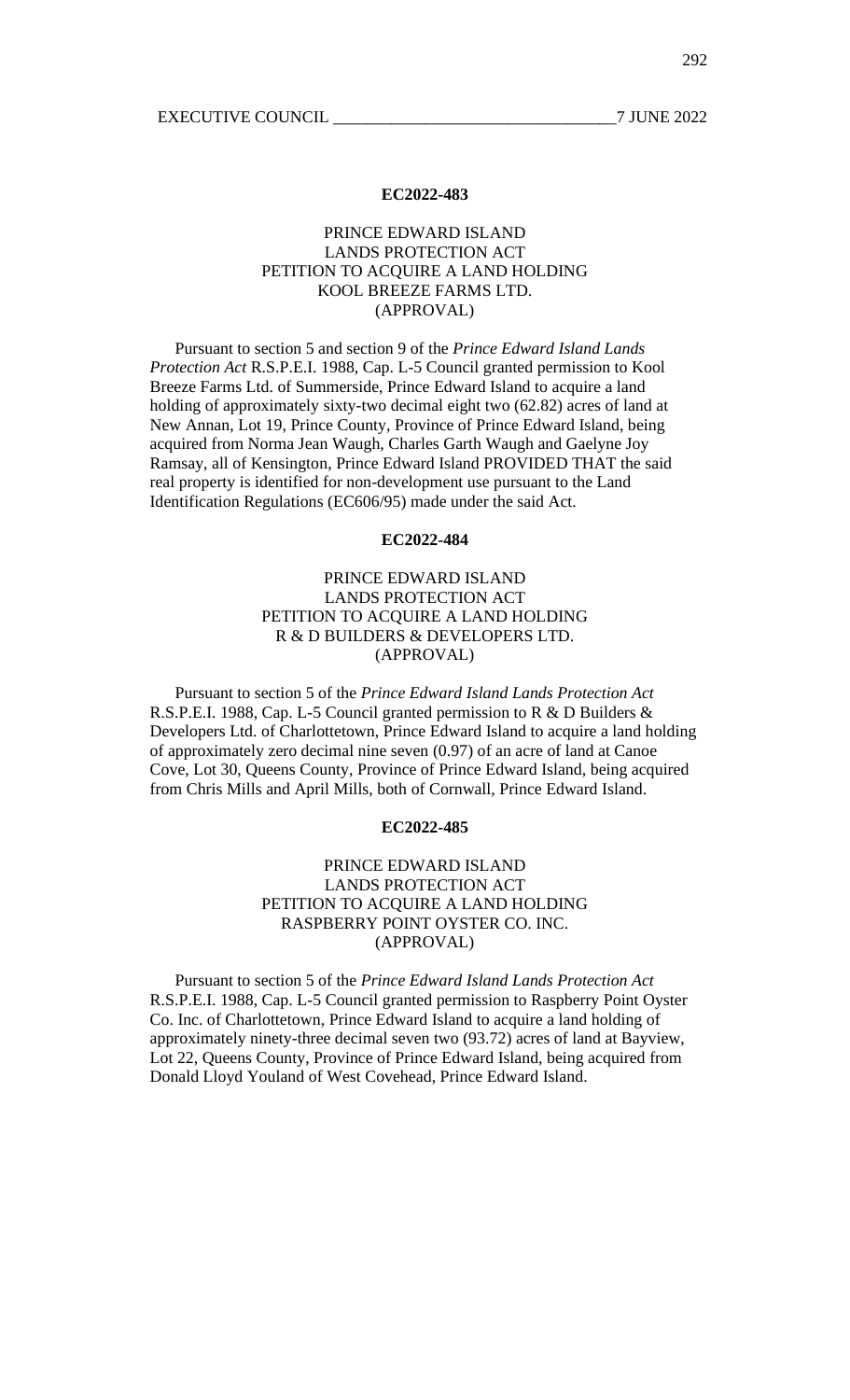## PRINCE EDWARD ISLAND LANDS PROTECTION ACT PETITION TO ACQUIRE A LAND HOLDING RUSSET HOLDINGS LIMITED (APPROVAL)

Pursuant to section 5 of the *Prince Edward Island Lands Protection Act* R.S.P.E.I. 1988, Cap. L-5 Council granted permission to Russet Holdings Limited of Charlottetown, Prince Edward Island to acquire a land holding of approximately two decimal seven one (2.71) acres of land at Park Corner, Lot 21, Queens County, Province of Prince Edward Island, being acquired from David Ravenscroft and Diane Ravenscroft, both of Shelburne, Vermont.

#### **EC2022-487**

# PRINCE EDWARD ISLAND LANDS PROTECTION ACT PETITION TO ACQUIRE A LAND HOLDING SARLIN HOLDINGS INC. (APPROVAL)

Pursuant to section 5 of the *Prince Edward Island Lands Protection Act* R.S.P.E.I. 1988, Cap. L-5 Council granted permission to Sarlin Holdings Inc. of Morell, Prince Edward Island to acquire a land holding of approximately zero decimal six (0.6) of an acre of land at Little Pond, Lot 56, Kings County, Province of Prince Edward Island, being acquired from John Mills of Cold Lake, Alberta.

#### **EC2022-488**

# PRINCE EDWARD ISLAND LANDS PROTECTION ACT PETITION TO ACQUIRE A LAND HOLDING SETTLEMENTS INC. (APPROVAL)

Pursuant to section 5 and section 9 of the *Prince Edward Island Lands Protection Act* R.S.P.E.I. 1988, Cap. L-5 Council granted permission to Settlements Inc. of Stratford, Prince Edward Island to acquire a land holding of approximately twenty-three decimal eight (23.8) acres of land at Grand Tracadie, Lot 35, Queens County, Province of Prince Edward Island, being acquired from Kirstin Lund of Stratford, Prince Edward Island SUBJECT TO the condition that the said real property not be subdivided. The condition preventing subdivision shall be binding on the said Settlements Inc. and on all successors in title.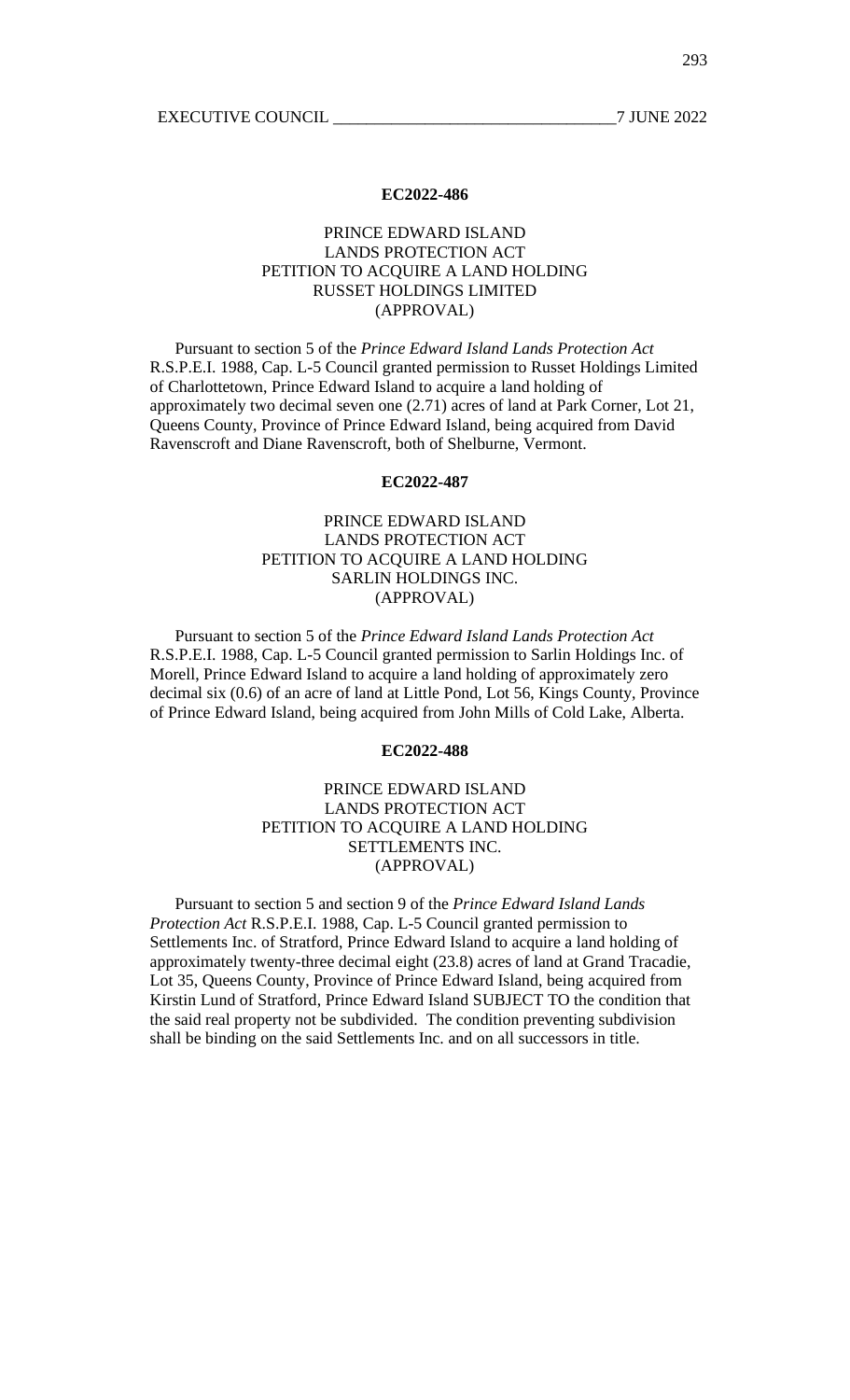# PRINCE EDWARD ISLAND LANDS PROTECTION ACT PETITION TO ACQUIRE A LAND HOLDING SMALLMAN FARMS LTD. (APPROVAL)

Pursuant to section 5 of the *Prince Edward Island Lands Protection Act* R.S.P.E.I. 1988, Cap. L-5 Council granted permission to Smallman Farms Ltd. of O'Leary, Prince Edward Island to acquire a land holding of approximately zero decimal eight (0.8) of an acre of land at Knutsford, Lot 7, Prince County, Province of Prince Edward Island, being acquired from Wallace Family Farm Ltd. of O'Leary, Prince Edward Island.

## **EC2022-490**

# PRINCE EDWARD ISLAND LANDS PROTECTION ACT PETITION TO ACQUIRE A LAND HOLDING MARILYN CLARK (APPROVAL)

Pursuant to section 4 of the *Prince Edward Island Lands Protection Act* R.S.P.E.I. 1988, Cap. L-5 Council granted permission to Marilyn Clark of Halifax, Nova Scotia to acquire an interest in a land holding of approximately two (2) acres of land at Mount Mellick, Lot 49, Queens County, Province of Prince Edward Island, being acquired from Robert White of Brampton, Ontario.

#### **EC2022-491**

# PRINCE EDWARD ISLAND LANDS PROTECTION ACT PETITION TO ACQUIRE A LAND HOLDING JOHN CZAKO AND VANESSA CZAKO (APPROVAL)

Pursuant to section 4 and section 9 of the *Prince Edward Island Lands Protection Act* R.S.P.E.I. 1988, Cap. L-5 Council granted permission to John Czako and Vanessa Czako, both of Courtice, Ontario to acquire a land holding of approximately twenty-six (26) acres of land at Forest Hill, Lot 41, Kings County, Province of Prince Edward Island, being acquired from Shane Stewart of Vernon Bridge, Prince Edward Island PROVIDED THAT the said real property is identified for non-development use pursuant to the Land Identification Regulations (EC606/95) made under the said Act.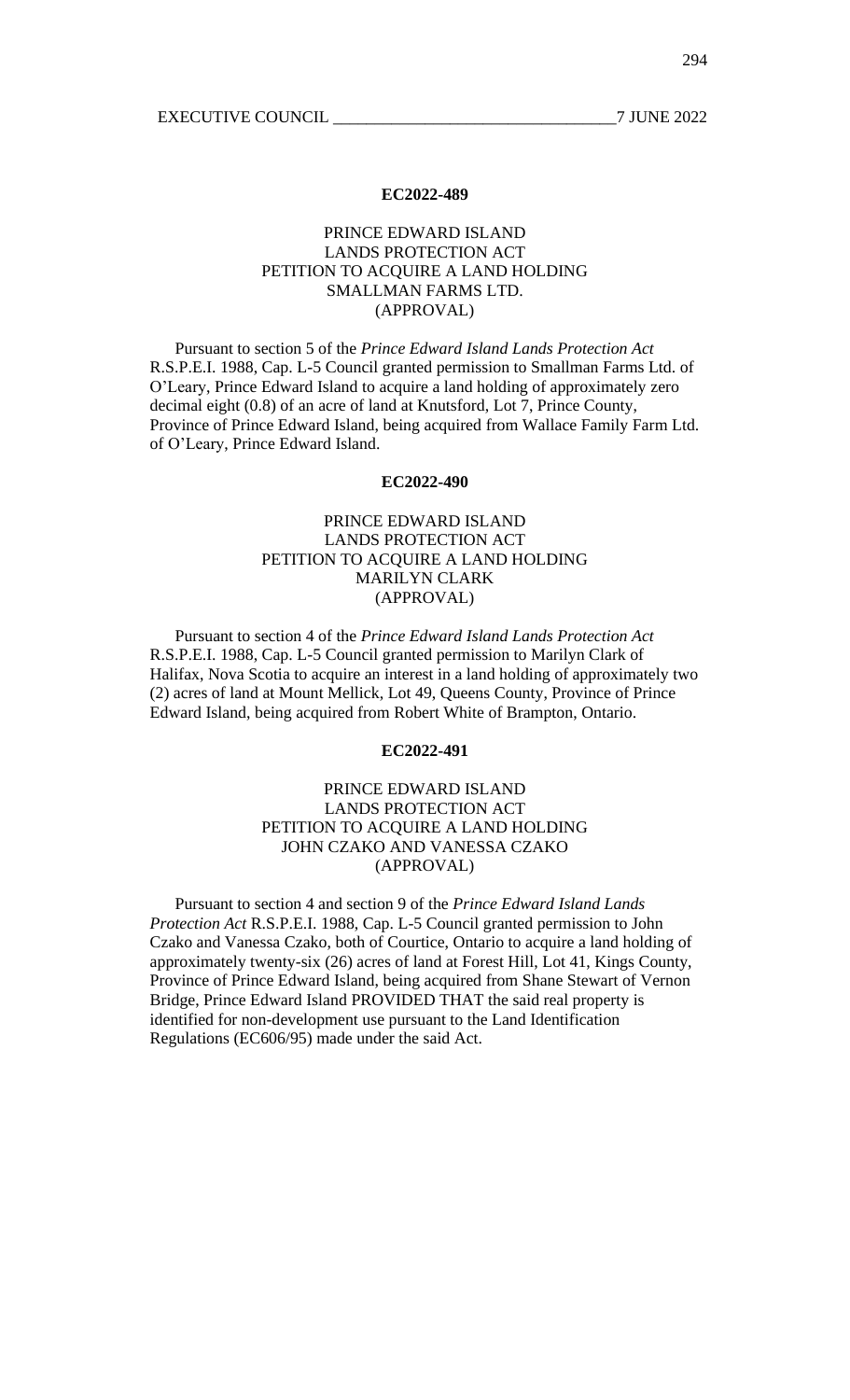# PRINCE EDWARD ISLAND LANDS PROTECTION ACT PETITION TO ACQUIRE A LAND HOLDING JAMES D. IRVING, JAMES K. IRVING AND ROBERT K. IRVING (APPROVAL)

Pursuant to section 4 of the *Prince Edward Island Lands Protection Act* R.S.P.E.I. 1988, Cap. L-5 Council granted permission to James D. Irving and James K. Irving, both of Saint John, New Brunswick and Robert K. Irving, of Moncton, New Brunswick to acquire an interest in a land holding of approximately seventeen (17) acres of land at Clermont, Lot 19, Prince County, Province of Prince Edward Island, being acquired from Austin Mill of Clermont, Prince Edward Island.

#### **EC2022-493**

# PRINCE EDWARD ISLAND LANDS PROTECTION ACT PETITION TO ACQUIRE A LAND HOLDING CATHLEEN SHEPPERDSON AND BARRY SMITH (APPROVAL)

Pursuant to section 4 and section 9 of the *Prince Edward Island Lands Protection Act* R.S.P.E.I. 1988, Cap. L-5 Council granted permission to Cathleen Shepperdson and Barry Smith, both of Nanaimo, British Columbia to acquire a land holding of approximately six decimal seven nine (6.79) acres of land at Murray Harbour North, Lot 63, Kings County, Province of Prince Edward Island, being acquired from Carol Devries of Charlottetown, Prince Edward Island PROVIDED THAT the said real property is identified for non-development use pursuant to the Land Identification Regulations (EC606/95) made under the said Act.

#### **EC2022-494**

## PRINCE EDWARD ISLAND LANDS PROTECTION ACT PETITION TO ACOUIRE A LAND HOLDING DAVID WALTON AND AMANDA WALTON (APPROVAL)

Pursuant to section 4 and section 9 of the *Prince Edward Island Lands Protection Act* R.S.P.E.I. 1988, Cap. L-5 Council granted permission to David Walton and Amanda Walton, both of Souris, Prince Edward Island to acquire a land holding of approximately nine decimal two (9.2) acres of land at Vernon River, Lot 50, Queens County, Province of Prince Edward Island, being acquired from Luise Scholz of Vernon River, Prince Edward Island PROVIDED THAT the said real property is identified for non-development use pursuant to the Land Identification Regulations (EC606/95) made under the said Act.